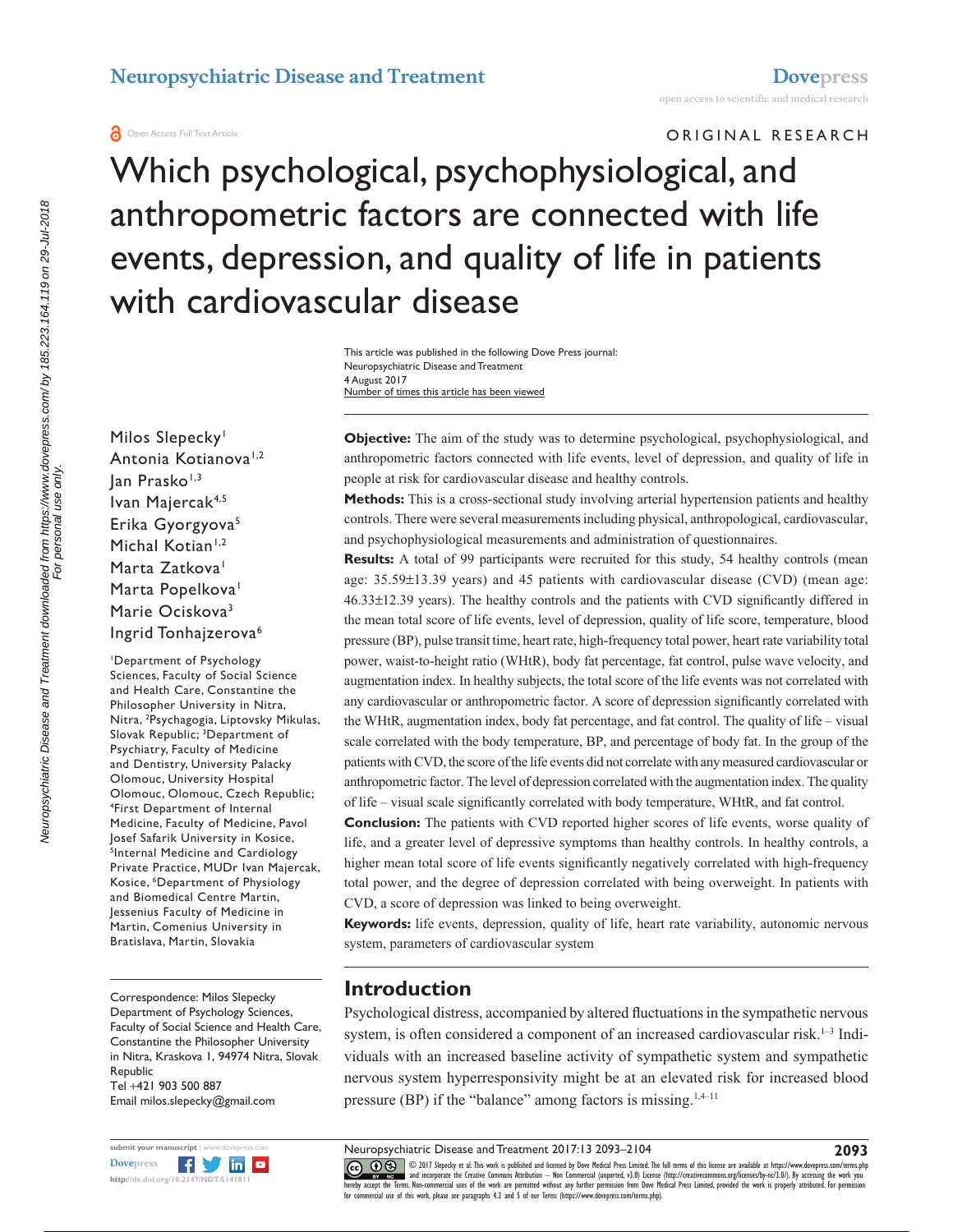A higher hypertension prevalence in individuals with the depressive disorder has been found by Adamis and Ball<sup>12</sup> and Nakagawara et al.<sup>13</sup> Shinagawa et al<sup>14</sup> showed that a depressive affectivity is related to increased levels of the BP in a 1-week monitoring of 54 patients. The increased frequency of depressive symptoms has been shown in patients with hypertension as well.<sup>15</sup> There are also data showing an abnormal reactivity of the autonomic nervous system (ANS) in depression, specifically regarding the elevated sympathetic activity and a poor parasympathetic control.16–18

Emotional distress stimulates the sympathetic activity producing fluctuations in the cardiovascular system – tachycardia, hypertension, and relocation of the blood flow. The cardiovascular system control is particularly sensitive to the ANS governing stimuli.<sup>1,19,20</sup> The frequency of the heart beat constantly fluctuates to adapt to the changes in cardiovascular variables such as respiration, BP, body temperature, and so on. Heart rate variability (HRV) has been shown to depend on the mechanisms of control mediated by the sympathetic and parasympathetic nervous systems and their interaction with each other.<sup>21</sup> The ANS leads messages through the sympathetic and parasympathetic nervous systems. Sympathetic and parasympathetic partitions function antagonistically to preserve a dynamic modulation of vital functions.<sup>21</sup> These systems act through the stellar ganglion and the vagus nerve. The interaction of these messages toward the sinoauricular node is responsible for normal cardiac variability, which can be assessed by monitoring HRV. HRV is a measure of cardiac autonomic function. The most frequently used HRV parameters in ANS evaluation are the frequency domain, time domain, and Poincaré plot factors.22–24 Frequency domain analysis defines variations of low- and high-frequency variability that relate to the activity of the different ANS branches. By using these frequency ranges in HRV, investigators can separate the sympathetic and parasympathetic systems.<sup>22,24</sup>

Heart rate (HR) is primarily regulated by a vagal activity,  $2^2$ and this is an indicator of both how the central nervous system (CNS) controls the ANS and how peripheral neurons feed information back to the CNS.23,24 Appropriate work of the sympathetic/parasympathetic dynamic equilibrium at rest as well as in reaction to distress allows the adaptive answer to environment – allostasis. $4,25$  On the other hand, a lack of flexibility can lead to physical and psychological pathologies.24,26 The sympathetic hyperactivity accompanying parasympathetic hypoactivity could characterize potential pathological mechanism causing the heightened risk of not only a cardiovascular pathology but also depression and anxiety disorders.21,27–30 Reduced HRV reflects amplified sympathetic activity and decreased parasympathetic activity

in depressive patients.31–36 and also in anxious patients and would reflect a deficit in the flexibility of emotional and physiological mechanisms.24 Reduced findings in HRV reflect a changed sympathovagal equilibrium of the sinoatrial node. This different equilibrium is characterized by a sympathetic stimulation and by a decreased vagal tone in cardiovascular disease  $(CVD)$ .<sup>37,38</sup> Earlier studies working with the HRV measurements of the cardiovascular autonomic function showed that individuals with overweight have a substantial decline in the parasympathetic activity and an elevation in sympathetic activity, demonstrating an alteration in the sympathovagal equilibrium to sympathetic predominance.<sup>39,40</sup>

Constant variations in sympathetic and parasympathetic impulses on the sinoatrial node show variations in HR and are a source of the oscillations in the R–R interval around its average rate  $(HRV)$ .<sup>28</sup> The obvious approach to quantify the variability of the HR oscillations is linear – spectral analysis.30 This method is recognized to be a predominantly effective tool in the exploration of autonomic instabilities in numerous disorders.28–32 The spectral analysis can offer information about functional mechanisms inducing three frequency bands – the very low frequency (VLF), the low frequency (LF), and the high frequency (HF).<sup>28</sup> There are clear suggestions that the HF represents parasympathetic activity, but we must be careful in the explanation of the VLF and LF frequencies.32

Psychological problems and adverse life events have a role at the beginning of the metabolic syndrome, which is the risk factor for CVDs.<sup>41</sup> It is supposed that a higher body weight is associated with clinical CVDs even at moderate degrees as an independent risk factor. $42,43$  The pathophysiologic mechanisms of cardiovascular dysfunction in obesity have not been fully understood yet, but an autonomic cardiovascular dysregulation has been anticipated as a link connected to the higher body weight and the increased prevalence of heart disease.<sup>44</sup>

Higher body weight is possibly related to a clinically relevant cardiovascular illness even at modest degrees of obesity.42,43 Nevertheless, the pathophysiologic mechanisms of the cardiovascular dysfunction in overweight have not yet been completely clarified; the changed autonomic cardiovascular regulation was proposed as a potential mechanism that links overweight with the higher prevalence of heart disease.<sup>44</sup>

#### Study aims

The purpose of this study was to determine which psychological, psychophysiological, and anthropometric factors are connected with life events, level of depression, and quality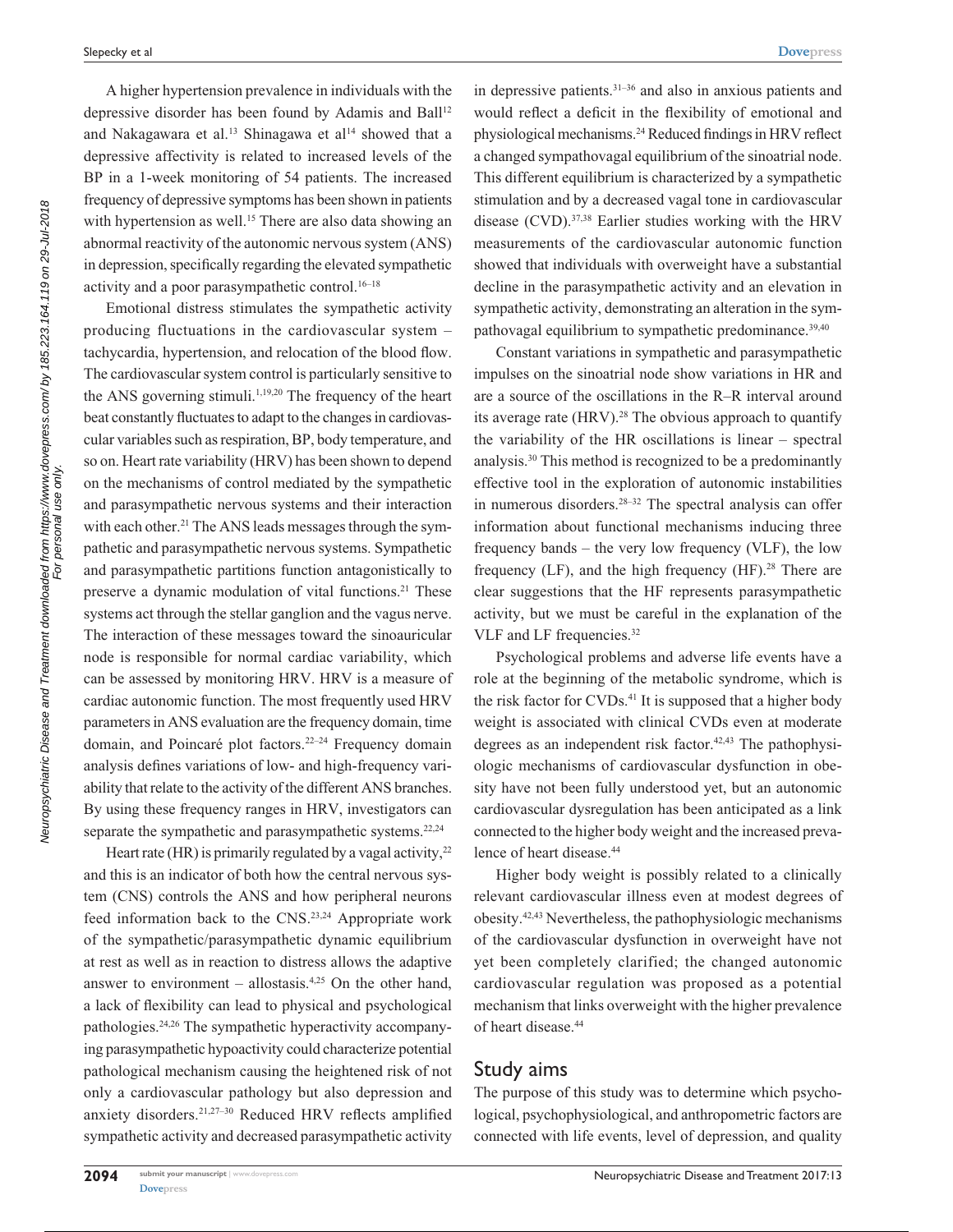of life of people with CVD and healthy controls with the following primary hypotheses:

- 1. Patients with CVDs report more stressful life events, depressive symptoms, and lower quality of life than healthy subjects.
- 2. Stressful life events in the last 2 years correlate with the quality of life and a level of depressive signs.
- 3. In healthy volunteers, the stressful life events and depression are linked to the parameters of the autonomic dysregulation and to the risk factors of the cardiovascular problems, including overweight.
- 4. In patients with CVD, the stressful life events and depression correlate with being overweight.

## **Methods**

A cross-sectional investigation was used to collect data for an evaluation of the relations between the psychological characteristics and the cardiovascular parameters.

## **Participants**

There were two groups of participants:

- 1. The first group was recruited from the general population with requirements of the adult age and the absence of a mental disorder or severe cardiovascular disorder both now and in the past.
- 2. The second group involved patients treated because of arterial hypertension.

Probands were of both sexes, and their age was  $>21$  years. The participants began to enter the trial in March 2014. The recruitment continued until September 2016.

## Study settings

The probands were measured on the standard conditions in the outpatient cardiology clinic from 8 am to 1 pm. The measurements included an administration of questionnaires, the physical examination, the measurement of BP, anthropological measurements, parameters of the cardiovascular system, and the measurements of psychophysiological functions in relation to mental stress.

## **Measurements**

#### **Questionnaires**

The questionnaires used in the survey were as follows:

1. Social Readjustment Rating Scale (SRRS): this life events questionnaire has 43 items, most of which are taken from Holmes and Rahe's Schedule of Recent Events.45 At a 2-year assessment, the incidence of negative life events since the interview was evaluated with the List of Threatening Events Questionnaire.

- 2. EuroQol Group 5-Dimension Self-Report Questionnaire (EQ-5D): this is a method used for the evaluation of the quality of life in research in medicine.46 This questionnaire includes five broad domains: mobility, self-care, usual activities, pain/discomfort, and anxiety/depression.<sup>47</sup> The additional measure is the EQ-5D visual analog scale (VAS).48,49 EQ-5D is extensively used in various countries in different clinical areas.<sup>50</sup> EQ-5D is one of the most frequently used measurements with good validity and reliability.51
- 3. Beck Depression Inventory, Second Edition (BDI-II): this inventory describes 21 depressive symptoms. Patients choose which symptoms they perceived in the last 2 weeks and how intense they were. $52-54$  Internal consistency of this inventory is higher in the psychiatric population ( $\alpha$ =0.86) than in the general population ( $\alpha$ =0.81).<sup>54</sup> Preiss and Vaciř<sup>55</sup> published the Czech version.

#### Physiological measurements

The physiological measurements were as follows:

- 1. HR: sinus tachycardia was defined as HR per minute.
- 2. HRV: the changes in the activity of the ANS were measured by the analytic methods using the power spectral analysis of the beat-to-beat interval (R–R interval) sequences that quantify the HRV. HRV was measured for 5 minutes at rest.

The following data were taken and processed by ProComp Infiniti hardware and software (Thought Technology Ltd., Quebec, Canada):

- 1. Power spectrum was calculated via a fast Fourier transformation for VLF (0.0033–0.04 Hz), LF (0.04–0.15 Hz), and HF (0.15–0.40 Hz) powers.<sup>56–58</sup>
- 2. Standard deviation of the R–R intervals (SDRR) provided information about total HRV. This measurement shows how much variability exists during a given period, calculated as a standard deviation (SD) of interbeat interval values during a minute. Since the SD is a representation of how spread out the inter beat interval values are, higher SDRR values represent greater variability.
- 3. HRV total power was the sum of all measured frequencies  $(VLF + LF + HF).$

#### Anthropometric characteristics

Basic anthropometric parameters were measured: weight, height, BP, and HR at rest. These parameters were measured in the morning in a fasting state. A trained research nurse was responsible for the measurements of weight, height, BP, and HR at rest in all subjects. All subjects were weighed in light clothing; jackets, coats, and shoes were removed. The weighing measures were calibrated monthly. Height measurements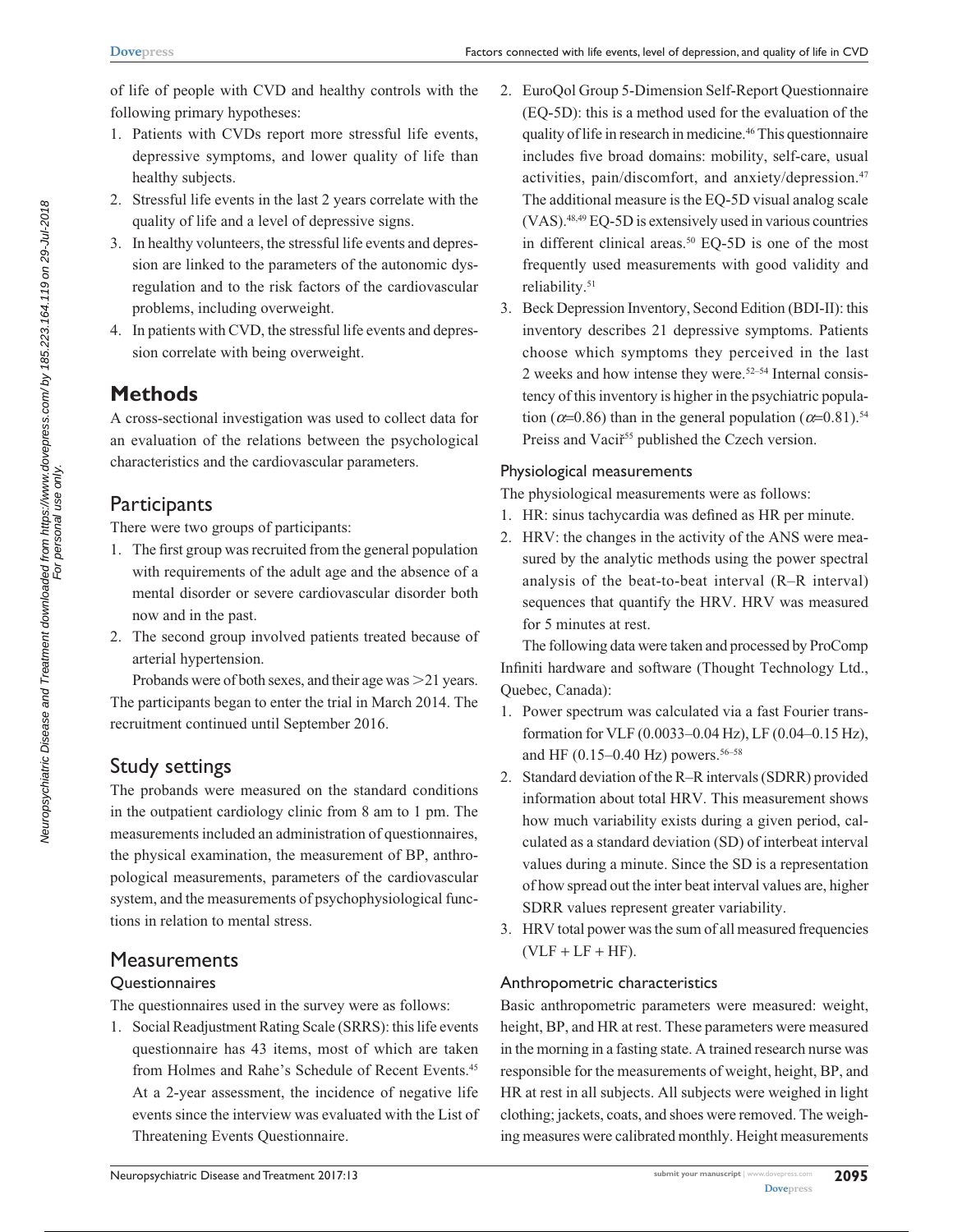were taken using a specific piece of measuring equipment. The bioimpedance body composition analysis is used to analyze the frequency of the segmental bioimpedance – the percentage of the body fat, the fat excess above the normal range (fat control). Waist-to-height ratio (WHtR) is defined as the waist perimeter divided by height, both measured in the same units. The WHtR is a measure of the abdominal distribution of body fat. Percentage of body fat (PBF) is the total mass of fat (kg) divided by total body weight (kg)  $\times$ 100. Fat control is the excess fat above the normal range (kg).

- 1. Data from arteriography examination: all participants underwent an examination of arterial stiffness using the Arteriograph (TensioMed Ltd., Budapest, Hungry), aortic pulse wave velocity (PWVao), the central systolic blood pressure (SBPao), and the augmentation index (AIx) to measure the risk of atherosclerosis. Endothelial dysfunction is preclinical atherosclerosis in otherwise asymptomatic individuals.59 The risk for CVD determines the stiffness/elasticity of the arteries (PWVao and AIx).<sup>59</sup>
	- Electrocardiogram (ECG) and blood volume pulse sensors simultaneously measured HR.
	- Pulse transit time (PTT) is the time required by a pulse wave to leave the heart and reach the site where photoplethysmogram (PPG) is measured. The PTT is the result of calculating the time difference between the r-wave or QRS-complex of the ECG signal and the characteristic p-base point or virtual base point of the PPG signal.<sup>60,61</sup> Hey et al<sup>60</sup> on their research concluded that PTT seems to be an important major method for the detection of stress. PTT was measured by ProComp Infiniti software version 5.
	- • PWVao is determined by the characteristics of the aortic wall and the BP. The stiffer the aorta, the faster the pulse wave. It is measured in meters per second. An optimal speed is less than 7 m/s; the normal one is between 7 and 9.5 m/s. Increased PWVao values are related to the increased cardiovascular risk and the atherosclerotic damage. PWVao is an independent predictor of coronary heart disease and stroke in seemingly healthy subjects and is related to subclinical coronary atherosclerosis independent of the conventional risk factors and may be a biomarker of the cardiovascular risk in asymptomatic individuals.<sup>62</sup>
	- • SBPao is the central systolic blood pressure. SBPao is normal under 140 mmHg. If the arterial stiffness increases, the SBPao gets higher.<sup>59</sup> The non-invasively measured central pulse pressure is related to vascular hypertrophy, the degree of atherosclerosis, and cardiovascular events.<sup>63</sup>
- AIx means the augmentation index  $(AIx = [P2-P1]/$ pulse blood pressure]  $\times$ 100). AIx determines the sign of arterial stiffening. It is a strong, independent risk marker for premature coronary artery disease.<sup>64</sup> AIx is mainly determined by the peripheral arterial resistance of the small arteries and arterioles that are influenced primarily by endothelial NO synthesis. Normal AIx lies below 33%. The values of AIx are usually negative because physiologically P2 has a lower amplitude than P1.<sup>59</sup>
- 2. Other somatic measures
	- The BP is measured in large arteries of the systemic circulation. In our study, the BP was measured on the left and right hands.
	- Thermistor sticks measured temperature  $(T)$  on the ring finger of the dominant hand. Peripheral skin temperature measurements reflect the blood flow through the vessels under the skin. An increase in the blood flow in the blood vessels results in a higher temperature.

#### **Statistics**

Statistics analysis was performed using the statistical software SPSS 24.0 for Windows (IBM Corporation, Armonk, NY, USA) and the Prism (version 5.0; IBM Corporation; [http://](http://www.graphpad.com/prism/prism.htm) [www.graphpad.com/prism/prism.htm](http://www.graphpad.com/prism/prism.htm)). The demographic and clinical data have been computed using column statistics. The Shapiro–Wilk test determined the standard distribution of the demographic and clinical data. Differences between scores or measures were computed by unpaired *t*-tests or Mann–Whitney tests in dichotomous subgroups of data: oneway analysis of variance (ANOVA) or the Kruskal–Wallis test in more than two data categories, according to the type of the data distribution. The Fisher's exact test and chi-square test were used for the categorical variables. Relationships between the variables were analyzed by the Pearson's or Spearman's correlation coefficients, partial correlations using controlled variables of age and sex, and multiple regressions using a backward stepwise regression or a binary logistic regression with the backward logistic regression method. Differences were considered to be significant when *P*-values were  $< 0.05$ .

### Ethical issues

The study was carried out in accordance with the latest version of the Declaration of Helsinki and the Guideline for Good Clinical Practice (European Medicines Agency; [http://www.ema.europa.eu/pdfs/human/ich/013595en.pdf.](http://www.ema.europa.eu/pdfs/human/ich/013595en.pdf) 20.3.2009). The local ethical committee of the Faculty of Social Science and Health Care, Constantine the Philosopher

**[Dovepress](www.dovepress.com)  2096**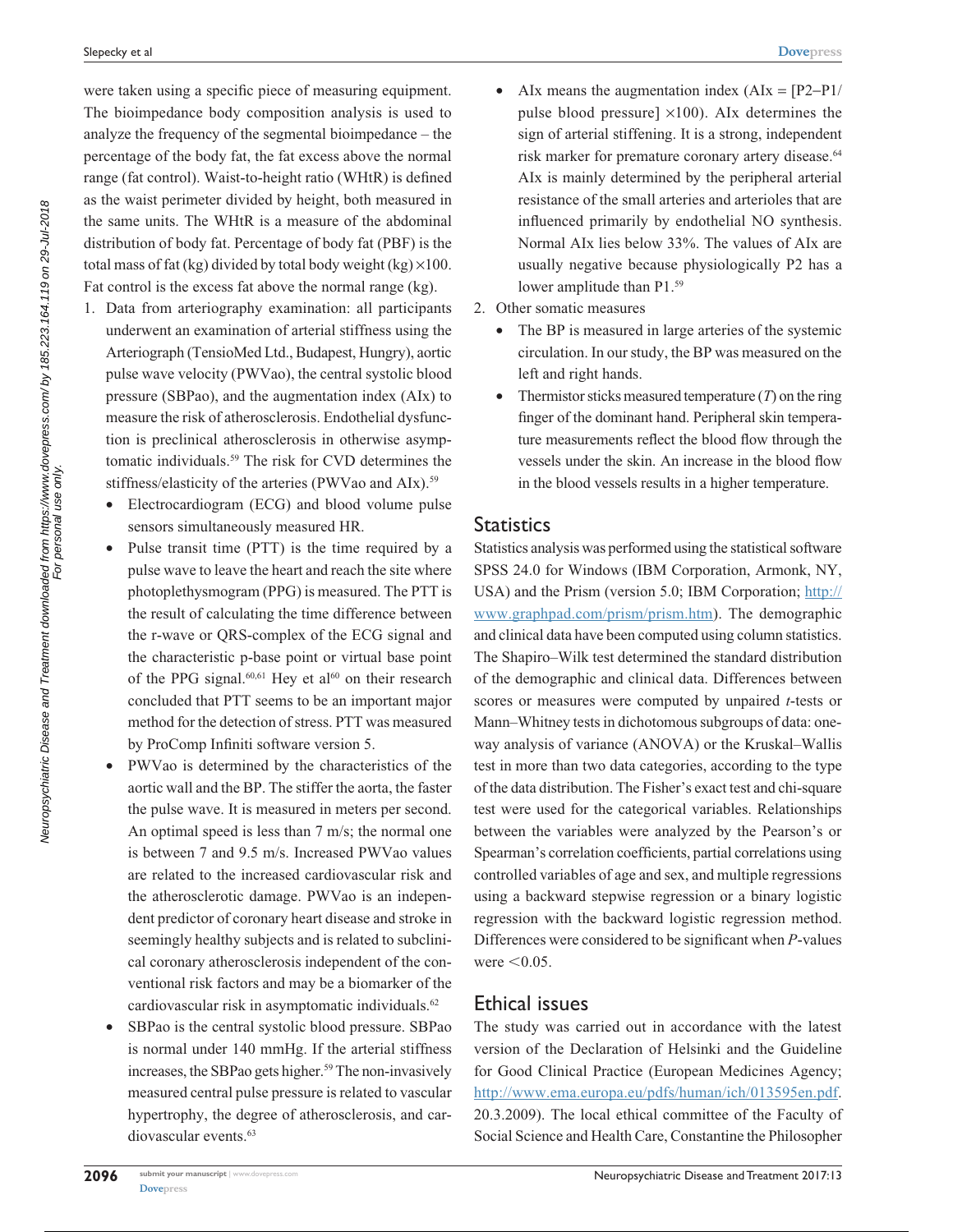University in Nitra, approved the study. A written informed consent was obtained from each participant.

# **Results**

### Sample description

This study is a cross-sectional investigation of individuals at the age of 18 years or older. In all, 99 probands were involved in the survey. The average age was 40.5±14.0 years. There were more females (63.6%) than males (36.4%) and higher amount of secondary educated people (51.5%). Most of the participants lived with a partner (94.9%) and were employed (70.7%) or students (16.2%). The majority of the participants were overweight or obese: 24.2% were overweight  $(n=24)$ , 19.2% were in the obesity class I  $(n=19)$ , 3.0% were in the obesity class II (n=3), and 3.0% were included in the obesity class III ( $n=3$ ). There were 8.1% participants who were underweight (n=8), and 36.4% participants had a normal weight (n=36). The participant's characteristics are summarized in Table 1.

# Comparison of the probands with CVDs and the healthy individuals

There were 54 healthy participants without any history of a mental or physical illness with the mean age of

| Table I Participants' characteristics |
|---------------------------------------|
|                                       |

35.59±13.39 years and 45 patients with CVD (treated for hypertension) with the average age of 46.33±12.39 years. The patients were statistically significantly older than healthy individuals.

The comparison between the healthy people and the patients treated with CVD shows significant differences between the healthy controls and the CVD patients in all measured psychological questionnaires (SRRS, BDI-II, EQ-5D – VAS, and EQ-5D – vector), psychophysiological variables (temperature, PTT, HR, LF, HF, and HRV total), anthropological variables (WHtR, PBF, and fat control), and cardiovascular variables (BP, PWVao, SBPao, and AIx; Table 1).

The age was significantly correlated with the parameters of ANS SDRR, LF, and HF; body temperature; HRV total; PTT; an anthropometric factor WHtR; and cardiological measures PWVao, SBPao, and AIx (Table 1).

# Relationship among various psychosocial factors

A score of the adverse life events according to the SRRS in the whole sample positively correlated with the severity of depressive symptoms assessed by BDI-II and also with the vector of the quality of life measured on an EQ-5D scale, but

| <b>Variables</b> | Whole sample<br>$(n=99)$ | Age<br>correlation<br>coefficient | <b>Healthy</b><br>people<br>$(n=54)$ | <b>CVD</b><br>patients<br>$(n=45)$ | P-value                                                            |
|------------------|--------------------------|-----------------------------------|--------------------------------------|------------------------------------|--------------------------------------------------------------------|
| Age (years)      | $40.32 + 14.01$          | -                                 | 35.59±13.39                          | $46.33 \pm 12.39$                  | Unpaired <i>t</i> -test: $t = 4.109$ , $df = 97$ ; $P < 0.001$     |
| <b>SRRS</b>      | 136.30±99.68             | 0.08                              | $117.72 \pm 93.25$                   | 158.47±103.50                      | Unpaired <i>t</i> -test: $t = 2.070$ , df = 97; P<0.05             |
| <b>BDI-II</b>    | $7.80 \pm 8.42$          | 0.18                              | $5.04 \pm 5.97$                      | $11.11 \pm 9.72$                   | Mann-Whitney test: $U = 662.5$ ; $P < 0.0001$                      |
| $EO-5D - vector$ | $5.70 \pm 2.57$          | 0.16                              | $5.13 \pm 1.02$                      | $6.36 \pm 3.52$                    | Mann-Whitney test: $U = 692$ ; $P < 0.005$                         |
| $EO-SD - VAS$    | 77.10±20.11              | $-0.14$                           | 84.07±16.25                          | $68.73 + 21.24$                    | Mann-Whitney test: $U = 625$ ; $P < 0.0001$                        |
| <b>HR</b>        | 72.71±12.93              | $-0.09$                           | 76.37±13.89                          | $68.33 \pm 10.21$                  | Unpaired <i>t</i> -test: $t = 3.223$ , <i>df</i> = 97; $P < 0.005$ |
| <b>SDRR</b>      | 49.44±23.12              | $-0.27: P< 0.01$                  | 53.45±22.41                          | 44.61±23.28                        | Unpaired <i>t</i> -test: $t = 1.920$ , $df = 97$ ; ns (P=0.057)    |
| LF               | 144.37±177.98            | $-0.34: P< 0.001$                 | 177.57±189.89                        | $104.54 \pm 155.38$                | Mann-Whitney test: U =721; P<0.0005                                |
| HF               | 147.72±245.50            | $-0.29: P< 0.005$                 | 166.54±278.65                        | 125.13±278.65                      | Mann-Whitney test: $U = 747$ ; $P < 0.001$                         |
| Temperature      | 30.89±3.26               | 0.26: P < 0.05                    | 30.07±3.49                           | $31.87 + 2.67$                     | Unpaired <i>t</i> -test: $t = 2.836$ , df = 97; P<0.01             |
| <b>PTT</b>       | $126.38 + 59.98$         | 0.23: P < 0.05                    | $106.28 + 42.23$                     | $147.81 \pm 68.61$                 | Unpaired <i>t</i> -test: $t = 3.539$ , $df = 97$ ; $P < 0.001$     |
| WHtR             | $0.49 \pm 0.10$          | 0.22: P < 0.05                    | $0.44 \pm 0.07$                      | $0.56 \pm 0.09$                    | Unpaired <i>t</i> -test: $t = 7.541$ , $df = 95$ ; $P < 0.0001$    |
| <b>BP</b>        | 70.29±11.63              | 0.09                              | $67.09 \pm 8.24$                     | 74.13±13.86                        | Mann-Whitney test: $U = 605$ ; $P < 0.0001$                        |
| Pulse/min        | 70.63±11.92              | $-0.01$                           | 70.54±11.13                          | 70.76±10.78                        | Unpaired t-test: $t = 0.0987$ , df =97; ns                         |
| PWVao            | $8.23 \pm 2.14$          | 0.35; P< 0.001                    | $7.41 \pm 1.89$                      | $9.26 + 2.01$                      | Mann-Whitney test: $U = 424.5$ ; $P < 0.0001$                      |
| SBPao            | 127.56±25.46             | 0.39: P < 0.0001                  | $116.19 \pm 21.76$                   | $141.77 \pm 22.61$                 | Unpaired <i>t</i> -test: $t = 5.445$ , $df = 88$ ; $P < 0.0001$    |
| Alx              | $-29.08 \pm 32.05$       | 0.36; P< 0.001                    | $-44.10 \pm 23.82$                   | $-10.30 \pm 31.31$                 | Unpaired <i>t</i> -test: $t = 5.816$ , $df = 88$ ; $P < 0.0001$    |
| <b>PBF</b>       | 26.34±10.45              | 0.18                              | $22.12 \pm 8.65$                     | $31.53 \pm 10.20$                  | Unpaired <i>t</i> -test: $t = 4.944$ , $df = 96$ ; $P < 0.0001$    |
| Fat control      | $-8.56 \pm 12.95$        | $-0.17$                           | $-2.71 \pm 7.05$                     | $-15.94\pm 14.78$                  | Mann-Whitney test: $U = 411.5$ ; $P < 0.0001$                      |
| HRV total power  | 365.09±429.06            | $-0.32; P< 0.005$                 | 434.99±411.58                        | 281.22±438.07                      | Mann-Whitney test: $U = 664$ ; $P < 0.0001$                        |

**Notes:** Fat control, the fat excess above the normal range (kg); HRV total power, the sum of all measured frequencies (VLF + LF + HF). Data presented as mean ± SD. **Abbreviations:** CVD, cardiovascular disease; SRRS, Social Readjustment Rating Scale; BDI-II, Beck Depression Inventory, Second Edition; EQ-5D –vector, EuroQol Group 5-Dimension Self-Report Questionnaire – vector; EQ-5D – VAS, EuroQol Group 5-Dimension Self-Report Questionnaire – visual analog scale; HR, heart rate; SDRR, standard deviation of R–R intervals; ns, not significant; LF, low frequency; HF, high frequency; PTT, pulse transit time; WHtR, waist-to-height ratio; BP, blood pressure; PWVao, aortic pulse wave velocity; SBPao, central systolic blood pressure; AIx, augmentation index; PBF, percent of body fat; HRV, heart rate variability; VLF, very low frequency.

For personal use only.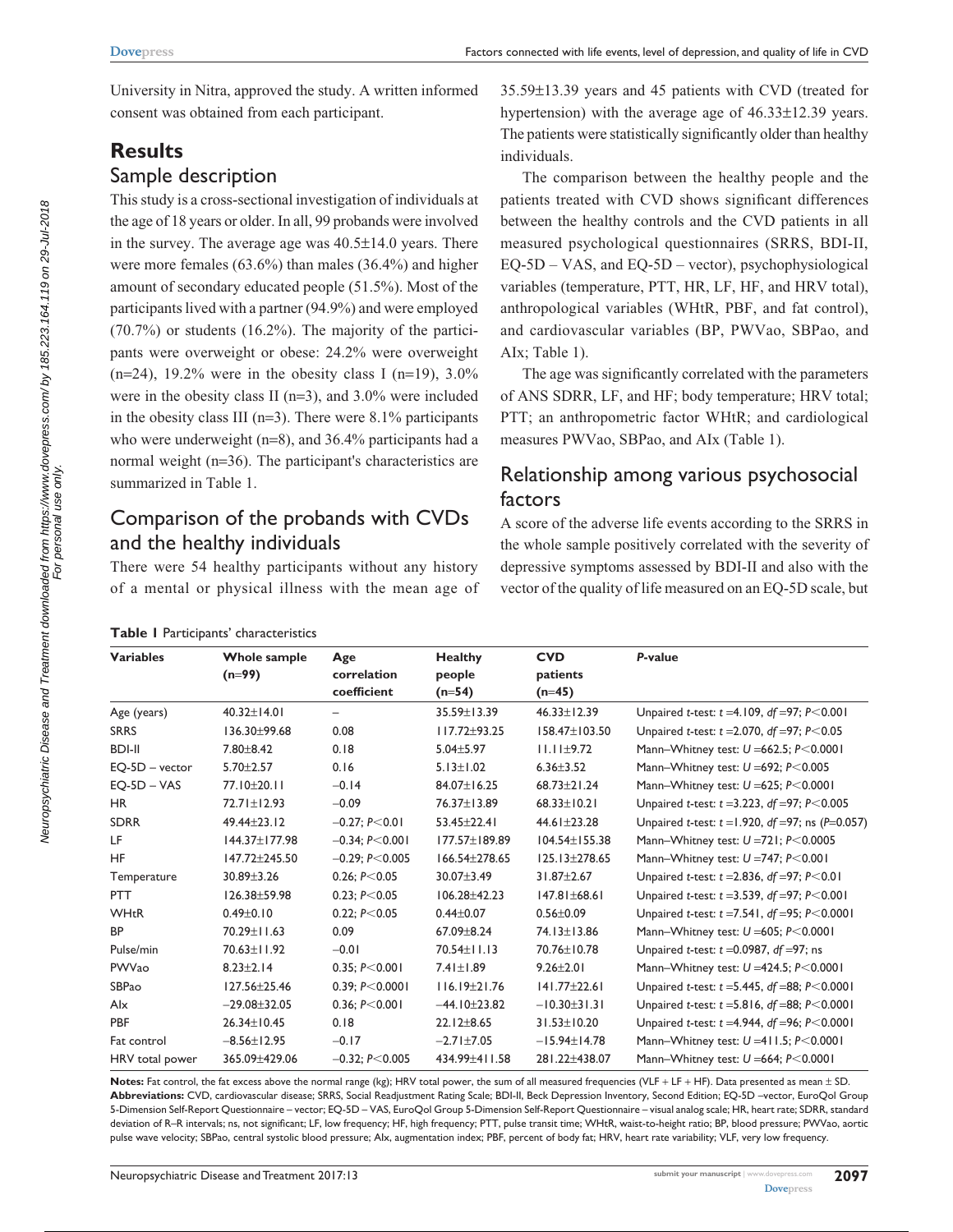**Table 2** Correlation between stressful life events, depressive symptoms, and the quality of life

| <b>Parameters</b>  | <b>BDI-II</b>            | EQ-5D – vector                                | $EQ-5D - VAS$                   |
|--------------------|--------------------------|-----------------------------------------------|---------------------------------|
| Whole sample       |                          |                                               |                                 |
| <b>SRRS</b>        | $0.33^{5,**}$            | $0.33^{5,**}$                                 | $-0.20$                         |
| <b>BDI-II</b>      |                          | $0.48^{s,***}$                                | $-0.47$ <sup>S,***</sup>        |
| EQ-5D - vector     |                          |                                               | $-0.38$ <sup>S,***</sup>        |
| Healthy persons    |                          |                                               |                                 |
| <b>SRRS</b>        | 0.25                     | $0.27$ S, ns (P=0.06)                         | $-0.16$                         |
| <b>BDI-II</b>      |                          | $0.45$ <sup>S,***</sup>                       | $-0.27$ <sup>S,*</sup>          |
| $EQ-5D - vector$   |                          |                                               | $-0.19$                         |
| Patients with CVDs |                          |                                               |                                 |
| <b>SRRS</b>        | $0.60^{P, P \le 0.0001}$ | $0.32$ <sup>S, <math>P &lt; 0.05</math></sup> | $-0.29$ P, ns (P=-0.050)        |
| <b>BDI-II</b>      |                          | 0.19                                          | $-0.23$                         |
| $EQ-5D - vector$   |                          |                                               | $-0.40$ <sup>S, P&lt;0.01</sup> |

**Notes:** <sup>P</sup> Pearson's *r*; S Spearman's *r*; \**P*,0.05, \*\**P*,0.01, and \*\*\**P*,0.001. **Abbreviations:** BDI-II, Beck Depression Inventory, Second Edition; EQ-5D – vector, EuroQol Group 5-Dimension Self-Report Questionnaire – vector; EQ-5D – VAS, EuroQol Group 5-Dimension Self-Report Questionnaire – visual analog scale; SRRS, Social Readjustment Rating Scale; ns, not significant.

not with the VAS factor of EQ-5D. The level of depressive symptoms measured by BDI-II positively correlated with both factors of EQ-5D (Table 2).

In the control group, there were no correlations between the adverse life events, measured by SRRS, and the severity of depressive symptoms or the quality of life, but there was a correlation between the depression score and both parameters of quality of life.

In the subgroup of patients, there was a highly significant correlation between the stressful life events and the score of depressive symptoms and the EQ-5D – vector.

# Relationship among psychosocial and psychophysiological factors in healthy individuals

The total score of SRRS on an individual during the last 2 years correlated negatively with HF (Table 3). The level of depressive symptoms measured by BDI-II correlated with BP, PBF, fat control, and HRV total (Table 3). EQ-5D – vector did not significantly correlate with any parameters of the ANS activity or anthropometric parameters. EQ-5D – VAS correlated significantly with body temperature and PBF.

In the group of patients with CVD, the stressful life events score measured by SRRS correlated with WHtR and SBPAo. The level of depressive symptoms measured by BDI-II correlated with PTT and AIx (Table 4). EQ-5D – vector significantly correlated with SDRR, PTT, WHtR, and PBF. EQ-5D – VAS significantly correlated with WHtR, PBF, and fat control (Table 4).

# Partial correlations among the psychosocial and psychophysiological measurements after controlling for age and sex

Because age and sex had an influence on several cardiovascular and anthropometric characteristics, the next step was the calculation of the partial correlations with the controlling for age and sex (Tables 5 and 6).

In the healthy subjects, the SRRS total score was not correlated with any cardiovascular or anthropometric factor.

| <b>Parameters</b> | <b>SRRS</b>                     | <b>BDI-II</b>                   | EQ-5D - vector  | $EQ-5D - VAS$        |  |
|-------------------|---------------------------------|---------------------------------|-----------------|----------------------|--|
| HR                | 0.12                            | $-0.16$                         | $-0.10$         | $-0.07$              |  |
| <b>SDRR</b>       | $-0.16$                         | $-0.19$                         | $-0.18$         | 0.05                 |  |
| LF                | $-0.03$                         | $-0.22$                         | $-0.17$         | 0.07                 |  |
| HF                | $-0.27$ <sup>S, P&lt;0.05</sup> | $-0.23$                         | $-0.25$         | 0.09                 |  |
| Temperature       | 0.18                            | $-0.04$                         | 0.13            | $0.32$ S, $P < 0.05$ |  |
| <b>PTT</b>        | 0.01                            | $-0.14$                         | 0.19            | $-0.25$              |  |
| <b>WHtR</b>       | 0.09                            | $0.27$ S, ns (P=0.54)<br>0.13   |                 | 0.03                 |  |
| <b>BP</b>         | 0.05                            | $0.28$ <sup>S, P&lt;0.05</sup>  | $-0.05$         | $-0.25$              |  |
| PWVao             | 0.04                            | $-0.09$                         | $-0.04$         | 0.02                 |  |
| SBPao             | 0.01                            | $-0.12$                         | 0.16            | $-0.06$              |  |
| Alx               | 0.02                            | 0.11<br>0.06                    |                 | $-0.19$              |  |
| PBF               | 0.07                            | $0.27^{s, P<0.05}$              | 0.09            | $-0.31$ S, P<0.05    |  |
| Fat control       | $-0.10$                         | $-0.30$ <sup>S, P&lt;0.05</sup> | $-0.21$         | 0.04                 |  |
| HRV total power   | $-0.18$                         | $-0.32$ <sup>S, P&lt;0.05</sup> | $-0.14$<br>0.14 |                      |  |

**Table 3** Correlation among psychosocial and psychophysiological measurements in healthy subjects

**Notes:** <sup>S</sup> Spearman's *r*; fat control, the fat excess above the normal range (kg); and HRV total power, the sum of all measured frequencies (VLF + LF + HF). **Abbreviations:** SRRS, Social Readjustment Rating Scale; BDI-II, Beck Depression Inventory, Second Edition; EQ-5D – vector, EuroQol Group 5-Dimension Self-Report Questionnaire – vector; EQ-5D – VAS, EuroQol Group 5-Dimension Self-Report Questionnaire – visual analog scale; HR, heart rate; SDRR, standard deviation of R–R intervals; LF, low frequency; HF, high frequency; PTT, pulse transit time; WHtR, waist-to-height ratio; ns, not significant; BP, blood pressure; PWVao, aortic pulse wave velocity; SBPao, central aortic blood pressure; AIx, augmentation index; PBF, percent of body fat; HRV, heart rate variability; VLF, very low frequency; ns, not significant.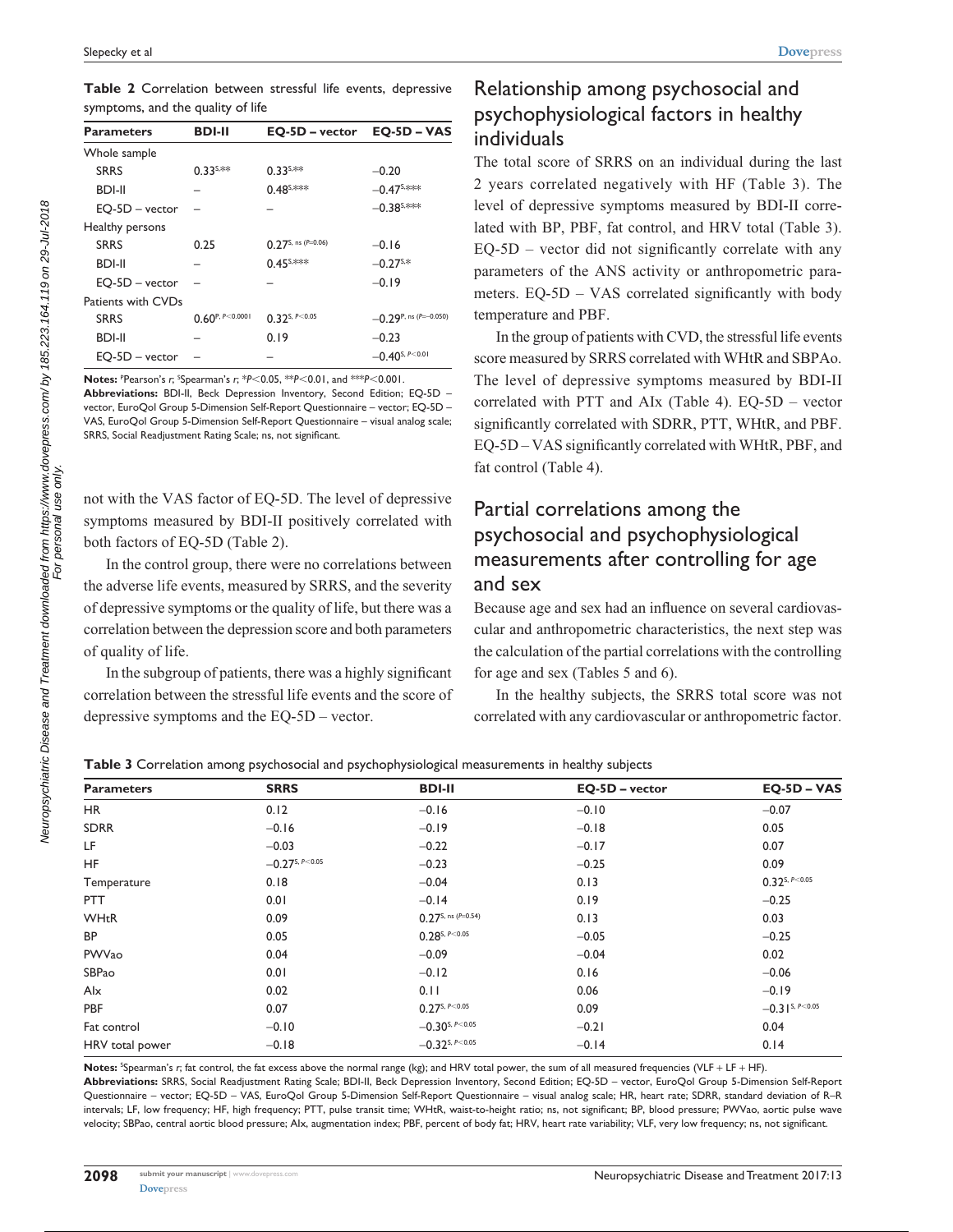|  | ${\sf Table~4}$ Correlation among psychosocial and psychophysiological measurements in the patients with CVDs |  |
|--|---------------------------------------------------------------------------------------------------------------|--|
|  |                                                                                                               |  |

| <b>Parameters</b> | <b>SRRS</b>             | <b>BDI-II</b>                                  | EQ-5D - vector                   | $EO-SD - VAS$          |  |
|-------------------|-------------------------|------------------------------------------------|----------------------------------|------------------------|--|
| <b>HR</b>         | 0.09                    | 0.13                                           | $-0.09$                          | $-0.16$                |  |
| <b>SDRR</b>       | $-0.04$                 | 0.07                                           | $-0.31$ S, P < 0.05              | 0.02                   |  |
| LF                | 0.06                    | 0.14                                           | $-0.22$                          | $-0.02$                |  |
| <b>HF</b>         | $-0.10$                 | $-0.06$                                        | $-0.27$                          | $-0.13$                |  |
| Temperature       | $-0.02$                 | $-0.20$                                        | 0.27                             | $-0.16$                |  |
| <b>PTT</b>        | $-0.22$                 | $-0.35^{P, P<0.05}$                            | $-0.36$ <sup>S, P&lt;0.05</sup>  | $0.29$ P, ns (P=0.056) |  |
| <b>WHtR</b>       | $0.38^{P, P \le 0.01}$  | $0.29$ P, ns (P=0.053)<br>$0.39$ S, $P < 0.01$ |                                  | $-0.41^{P, P<0.005}$   |  |
| <b>BP</b>         | $-0.11$                 | $-0.11$                                        | 0.01                             | $-0.20$                |  |
| PWVao             | $-0.07$                 | $-0.08$                                        | 0.07                             | 0.07                   |  |
| SBPao             | 0.03<br>0.03<br>$-0.17$ |                                                |                                  | $-0.02$                |  |
| Alx               | $-0.38$ P, P<0.05       | $-0.44^{P, P<0.01}$<br>$-0.08$                 |                                  | 0.07                   |  |
| <b>PBF</b>        | 0.14                    | 0.15                                           | $0.45$ <sup>S, P&lt;0.01</sup>   | $-0.33^{P, P<0.05}$    |  |
| Fat control       | $-0.27$                 | $-0.19$                                        | $-0.46$ <sup>S, P&lt;0.005</sup> | $0.50^{P, P<0.0005}$   |  |
| HRV total power   | 0.01                    | 0.05                                           | $-0.29$ S, ns (P<0.0505)         | $-0.09$                |  |

Notes: "Pearson's r; <sup>s</sup>Spearman's r; fat control, the fat excess above the normal range (kg); HRV total power, the sum of all measured frequencies (VLF + LF + HF). **Abbreviations:** CVD, cardiovascular disease; SRRS, Social Readjustment Rating Scale; BDI-II, Beck Depression Inventory, Second Edition; EQ-5D –vector, EuroQol Group 5-Dimension Self-Report Questionnaire – vector; EQ-5D – VAS, EuroQol Group 5-Dimension Self-Report Questionnaire – visual analog scale; HR, heart rate; SDRR, standard deviation of R–R intervals; LF, low frequency; HF, high frequency; PTT, pulse transit time; ns, not significant; WHtR, waist-to-height ratio; BP, blood pressure; PWVao, aortic pulse wave velocity; SBPao, central aortic blood pressure; AIx, augmentation index; PBF, percent of body fat; HRV, heart rate variability; VLF, very low frequency.

BDI-II significantly correlated with the WHtR, AIx, PBF, and fat control. The quality of life measured by EQ-5D – vector did not correlate with any cardiovascular or anthropometric factor. The EQ-5D – VAS correlated with the body temperature, BP, and PBF.

In the group of patients with CVD, SRRS did not correlate with any measured cardiovascular or anthropometric factor, except the WHtR whose correlation was close to the statistically significant level (*P*=0.058). BDI-II significantly

correlated with the AIx. EQ-5D – vector did not correlate with any measured cardiovascular or anthropometric factor. EQ-5D – VAS significantly correlated with body temperature, WHtR, and fat control (Table 6).

#### Regression analyses

A multiple regression analysis with weighting by age was completed to identify the most important factors connected with WHtR and PBF as risk factors for CVDs. The dependent

**Table 5** Partial correlation among psychosocial and psychophysiological measurements after controlling for age and sex in healthy subjects

| <b>Parameters</b> | <b>SRRS</b> | <b>BDI-II</b>           | EQ-5D - vector | $EO-SD - VAS$                |  |
|-------------------|-------------|-------------------------|----------------|------------------------------|--|
| HR                | 0.16        | $-0.15$                 | $-0.02$        | 0.08                         |  |
| <b>SDRR</b>       | $-0.16$     | $-0.26$                 | $-0.20$        | 0.15                         |  |
| LF                | 0.07        | $-0.23$                 | $-0.10$        | 0.17                         |  |
| <b>HF</b>         | $-0.21$     | $-0.28$                 | $-0.18$        | 0.17                         |  |
| Temperature       | 0.15        | $-0.20$                 | $-0.06$        | $0.32^{P<0.05}$              |  |
| <b>PTT</b>        | 0.00        | 0.03                    | $-0.03$        | $-0.27$                      |  |
| <b>WHtR</b>       | 0.12        | $0.31^{P<0.05}$         | 0.11           | $-0.12$                      |  |
| <b>BP</b>         | $-0.01$     | 0.18                    | $-0.05$        | $-0.34^{p<0.05}$             |  |
| PWVao             | 0.08        | $-0.01$                 | 0.07           | 0.08                         |  |
| SBPao             | 0.05        | 0.06                    | 0.11           | 0.09                         |  |
| Alx               | 0.03        | $0.32^{p<0.05}$<br>0.03 |                | $-0.29$                      |  |
| PBF               | 0.07        | $0.40^{p<0.05}$         | 0.02           | $-0.37$ <sup>p&lt;0.05</sup> |  |
| Fat control       | $-0.15$     | $-0.42^{P<0.01}$        | $-0.18$        | 0.25                         |  |
| HRV total power   | $-0.07$     | $-0.26$                 | $-0.15$        | 0.21                         |  |

**Notes:** Fat control, the fat excess above the normal range (kg); HRV total power, the sum of all measured frequencies (VLF + LF + HF).

**Abbreviations:** SRRS, Social Readjustment Rating Scale; BDI-II, Beck Depression Inventory, Second Edition; EQ-5D – vector, EuroQol Group 5-Dimension Self-Report Questionnaire – vector; EQ-5D – VAS, EuroQol Group 5-Dimension Self-Report Questionnaire – visual analog scale; HR, heart rate; SDRR, standard deviation of R–R intervals; LF, low frequency; HF, high frequency; PTT, pulse transit time; WHtR, waist-to-height ratio; BP, blood pressure; PWVao, aortic pulse wave velocity; SBPao, central aortic blood pressure; AIx, augmentation index; PBF, percent of body fat; HRV, heart rate variability; VLF, very low frequency.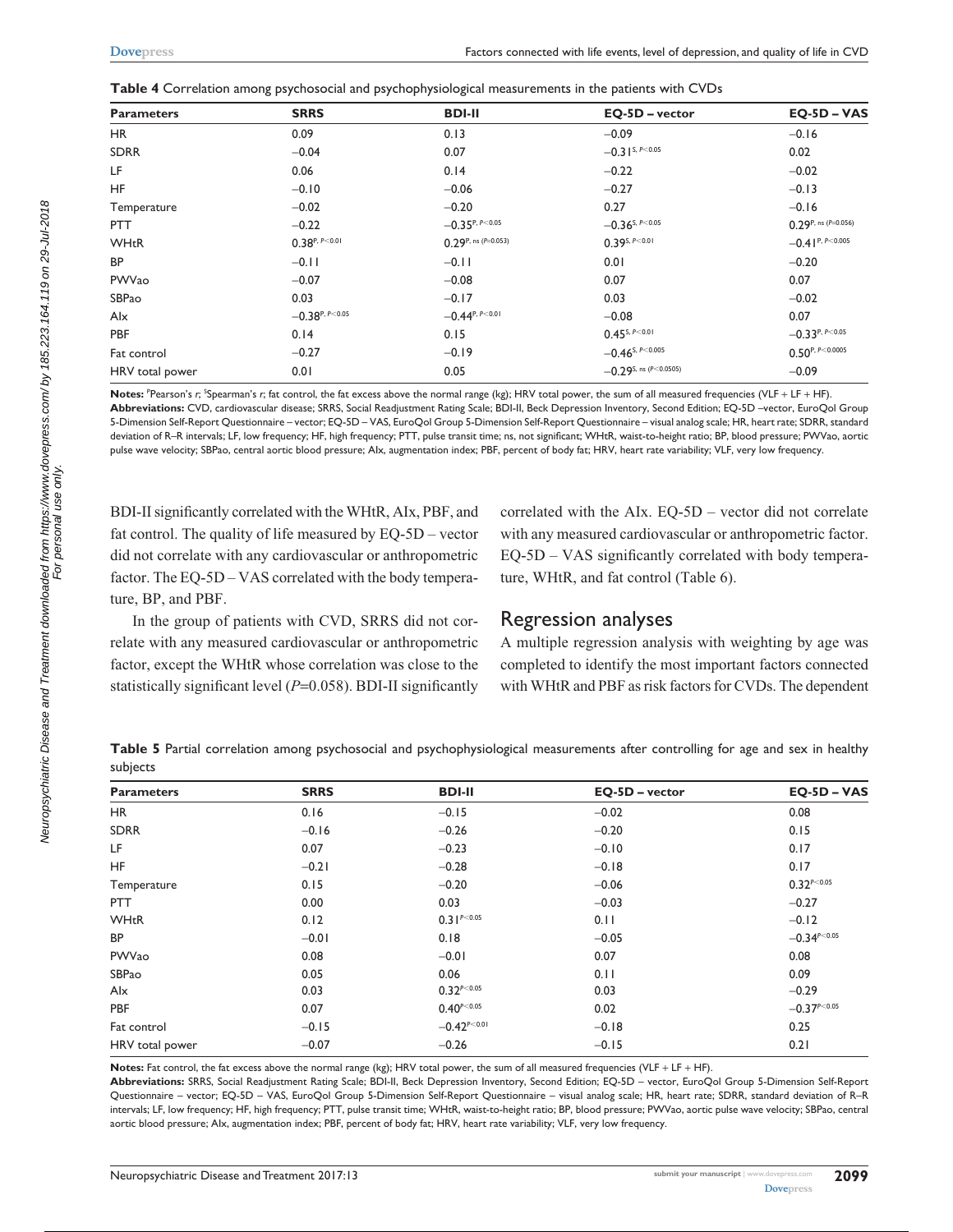|  |                             |  | Table 6 Partial correlation among psychosocial and psychophysiological measurements after controlling for age and sex in patients |  |  |  |  |
|--|-----------------------------|--|-----------------------------------------------------------------------------------------------------------------------------------|--|--|--|--|
|  | with cardiovascular disease |  |                                                                                                                                   |  |  |  |  |

| <b>Parameters</b> | <b>SRRS</b>                | <b>BDI-II</b>      | EQ-5D - vector | $EQ-5D - VAS$    |  |
|-------------------|----------------------------|--------------------|----------------|------------------|--|
| HR                | 0.06                       | 0.11               | $-0.16$        | 0.02             |  |
| <b>SDRR</b>       | 0.09                       | 0.12               | $-0.17$        | $-0.02$          |  |
| LF                | 0.09                       | 0.11               | $-0.14$        | $-0.08$          |  |
| <b>HF</b>         | 0.13                       | 0.09               | $-0.09$        | $-0.07$          |  |
| Temperature       | $-0.12$                    | $-0.24$            | 0.15           | $-0.38^{p<0.05}$ |  |
| <b>PTT</b>        | $-0.15$<br>$-0.30$<br>0.01 |                    |                | 0.27             |  |
| <b>WHtR</b>       | $0.32^{ns}$ (P=0.058)      | 0.32               | 0.15           | $-0.43^{p<0.05}$ |  |
| <b>BP</b>         | 0.08                       | 0.16               | 0.02           | $-0.22$          |  |
| PWVao             | 0.03                       | $-0.06$            | 0.02           | $-0.03$          |  |
| SBPao             | $-0.09$<br>0.09            |                    | 0.09           | $-0.16$          |  |
| Alx               | $-0.26$                    |                    | 0.09           | 0.10             |  |
| <b>PBF</b>        | 0.13<br>0.09               |                    | 0.23           | $-0.25$          |  |
| Fat control       | $-0.28$                    | $-0.24$<br>$-0.17$ |                | $0.36^{P<0.05}$  |  |
| HRV total power   | 0.14                       | 0.12               | $-0.13$        | $-0.08$          |  |

**Notes:** Fat control, the fat excess above the normal range (kg); HRV total power, the sum of all measured frequencies (VLF + LF + HF).

**Abbreviations:** SRRS, Social Readjustment Rating Scale; BDI-II, Beck Depression Inventory, Second Edition; EQ-5D – vector, EuroQol Group 5-Dimension Self-Report Questionnaire – vector; EQ-5D – VAS, EuroQol Group 5-Dimension Self-Report Questionnaire – visual analog scale; HR, heart rate; SDRR, standard deviation of R–R intervals; LF, low frequency; HF, high frequency; PTT, pulse transit time; WHtR, waist-to-height ratio; ns, not significant; BP, blood pressure; PWVao, aortic pulse wave velocity; SBPao, central aortic blood pressure; AIx, augmentation index; PBF, percent of body fat; HRV, heart rate variability; VLF, very low frequency.

variable was WHtR. Independent variables were temperature, BP, SRRS, BDI-II, EQ-5D – vector, EQ-5D – VAS, LF total power, HF total power, and HRV total power. All requested variables were entered. The seven backward stepwise regression phases selected body temperature, BP, and BDI-II, which passed with statistical significance (Table 7).

The dependent variable was the sum of PBF. Independent variables were HRV total power, EQ-5D – VAS, WHtR, BDI-II, and fat control. All requested variables were entered. During the four phases of backward stepwise regression, only BDI-II passed with a statistical significance (Table 8).

## **Discussion**

The study intention was to explore if the stressful life events experienced in the past 2 years predict depressive symptoms, quality of life, and psychophysiological and anthropometric aspects connected with increased risk factors for the cardiovascular disorders.

**Table 7** Multiple regression analysis of WHtR as a dependent variable

| <b>Regressors</b> | в     | <b>SE</b> | В     |       | <b>Significance</b> |
|-------------------|-------|-----------|-------|-------|---------------------|
| Body temperature  | 0.006 | 0.003     | 0.302 | 2.397 | 0.021               |
| <b>BP</b>         | 0.002 | 0.001     | 0.250 | 1.955 | 0.057               |
| <b>BDI-II</b>     | 0.004 | 0.001     | 0.374 | 3.009 | 0.004               |

**Note:** ANOVA: F=81.81, *df* = 51, *P*<0.000, and adjusted  $r^2$ =0.29.

**Abbreviations:** WHtR, waist-to-height ratio; *B*, unstandardized coefficient; SE, standard error; *β*, standardized coefficient; *t*, *t*-statistic; BP, blood pressure; BDI-II, Beck Depression Inventory, Second Edition; ANOVA, analysis of variance.

The first hypothesis that "Patients with CVDs report more stressful life events, depressive symptoms, and lower quality of life than healthy subjects" was confirmed. The results are also in agreement with the epidemiological findings that the financial stress, work-related stressful events, diseases and deaths, and stress, in general, had the strongest association with the occurrence of myocardial infarction.65–67 In addition, there was increased prevalence of hypertension in patients with depressive disorders $12,14$ and increased frequency of depression in patients with high BP.<sup>15</sup> Moreover, also both parameters of quality of life showed higher levels in healthy controls than in patients with CVD. The same outcome was seen in patients with CVD in many studies.<sup>68,69</sup>

The second hypothesis that "Stressful life events in the last 2 years correlate with quality of life and a level of depressive symptoms" was not confirmed in our data of the healthy participants, but was confirmed in the patients

**Table 8** Multiple regression analysis of PBF as a dependent variable

| <b>Regressors</b> | В        | SE.   |          |          | <b>Significance</b> |
|-------------------|----------|-------|----------|----------|---------------------|
| BDI-II            | 0.594    | 0.200 | 0.380    | 2.978    | 0.005               |
| $EO-SD - VAS$     | $-0.147$ | 0.074 | $-0.253$ | $-1.987$ | 0.053               |

**Note:** ANOVA: *F*=7.54, *df* =51, *P*<0.001, and adjusted  $r^2$ =0.21.

**Abbreviations:** PBF, percentage of body fat; B, unstandardized coefficient; SE, standard error; *β*, standardized coefficient; *t*, *t*-statistic; BDI-II, Beck Depression Inventory, Second Edition; EQ-5D – VAS, EuroQol Group 5-Dimension Self-Report Questionnaire – visual analog scale; ANOVA, analysis of variance.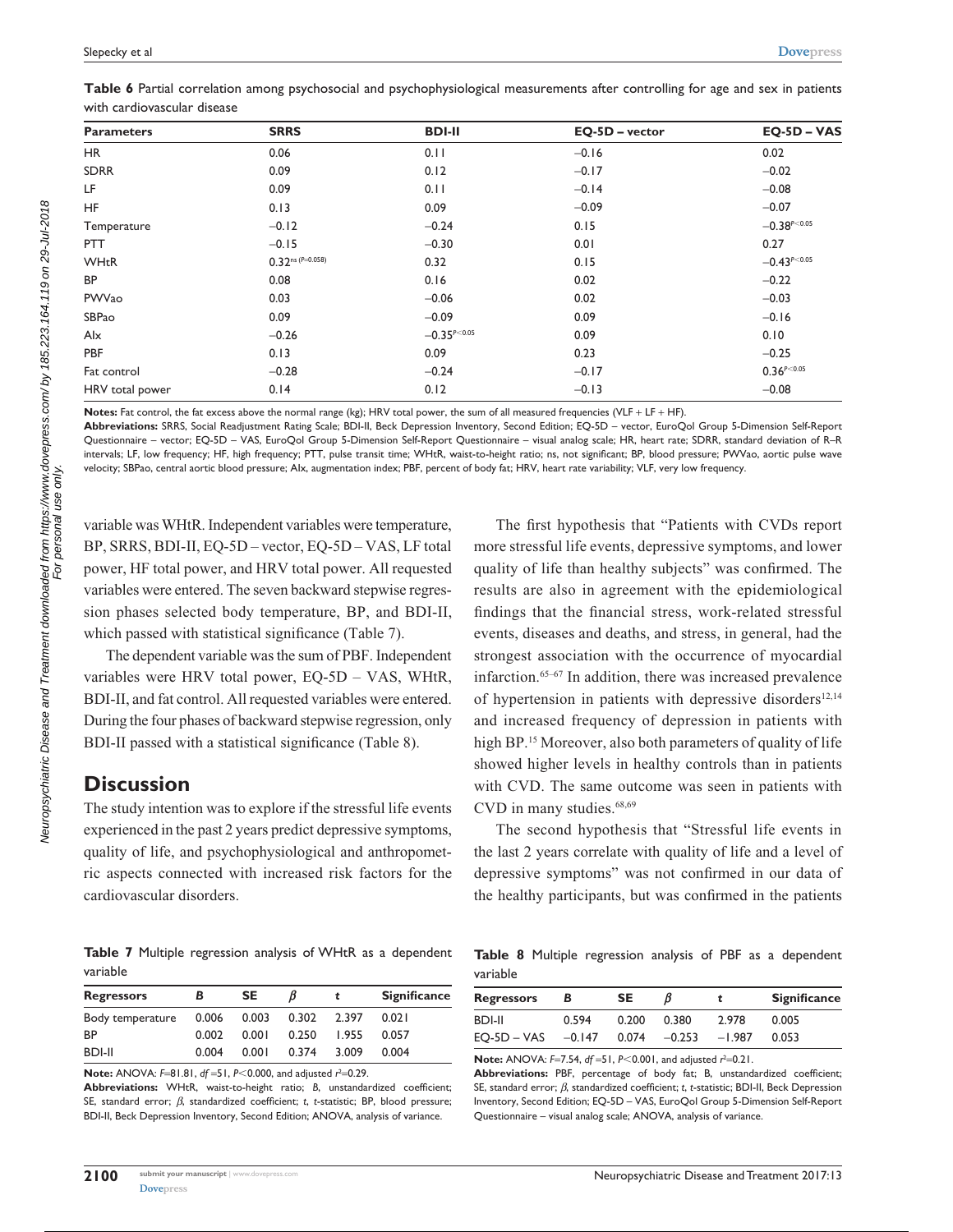with CVDs. In the literature, the impact of the stressful life events on the beginning of depression is well documented in the individuals with depression $70,71$  and also in patients with CVDs.<sup>72–76</sup> Why our healthy control group does not display a relation between the severity of depression and the quality of life is unknown, but it is possible to explain it by the overall low level of the stressful life events in the healthy subject sample, which was significantly less than in the cardiovascular patient's sample.

The third hypothesis that "In healthy volunteers, the stressful life events and depression are linked to the parameters of the autonomic dysregulation and with the risk factors for the cardiovascular problems including overweight" was confirmed partially. No cardiovascular risk factor correlated with the score of stressful life events. However, a higher amount of stressful life events significantly negatively correlated with HF, a possible marker of parasympathetic tone. This means that people who experienced more stressful life events in the last 2 years could display a lower level of parasympathetic tone. There are several findings from other authors that confirm the results of the present study. Our results correspond with the results of the study of Lampert et al73 that showed that total cumulative stress score and cumulative adverse life events were all inversely associated with standard deviation of NN intervals (SDNN), which is linked to the parasympathetic tone. High-frequency variability may be significantly reduced in the patients with depression, indicating that depressive patients have an aberration in the parasympathetic nervous system activity.<sup>56,77</sup> The decreased HRV is associated with other CVD risk factors.<sup>74</sup> Low HRV is linked to a higher risk of the first cardiovascular incident in people without known CVDs.75

On the other side, there was no correlation between the level of the symptoms of depression and HF in our sample. Nevertheless, nobody from our probands received a diagnosis of depressive disorders. There was a positive correlation between depressive score and PBF and WHtR (on the border of significance) and a negative correlation with fat control in healthy volunteers. In addition, Harding et al<sup>88</sup> described differences in the associations between the psychosocial distress, including the stressful life events, and the changes in body mass index (BMI) during a 5-year period, accentuating the influence of the weight status at the beginning. In addition, Barry and Petry<sup>86</sup> presented that overweight/ obese women experienced higher level of adverse life events than women with normal weight, whereas, for men, obesity (but not overweight) was connected with more adverse life events. $87-90$  Proper et al<sup>91</sup> examined the connection between the manifestation, effect, and adaptation to stressful life events and weight changes and the impact of the initial weight. In a population-based cohort of 2,789 adults, they found no proof of a relationship between stressful life events and change in weight of the whole study sample, but they hypothesized that people with normal weight reacted another way to stressful life events than individuals who were overweight.

The fourth hypothesis that "In patients with cardiovascular problems the stressful life events and depression correlate with the overweight" was confirmed. In the sample of the patients with CVDs, the score of stressful life events significantly correlated with WHtR and AIx, which could be independent risk factors for cardiovascular illness and mortality.78 The earlier investigation has shown that stress can induce higher food intake.79–82 However, it may also suppress eating.81 Dissimilarities in the reactivity to stress lead to alternatives in influence on body weight that could exist between men and women and between the healthy weight and obese adults.<sup>79-82</sup> Based on three prospective studies, it was presented that the impact of distress on the body weight varied according to the initial BMI; positive links were only seen in the overweight people.<sup>83–86</sup> The pathophysiologic mechanisms of cardiovascular dysfunction in obesity have not been fully understood yet, but autonomic cardiovascular dysregulation has been anticipated as a link connecting the higher body weight and the increased prevalence of the heart disease.44 Obese people have an elevation in sympathetic activity and a reduction in parasympathetic modulation of the cardiac function.39,40

### Study limitations

The present investigation has some limitations. The main limitation is the number of the probands. The other one is that we were not able to establish the representativeness of the survey sample for adults in Slovakia because of selection biases with the individuals with a higher education who were willing to participate (the participants had only a secondary school or university education; there were no participants with primary education). The future studies should focus on less-educated patients.

The patients with CVD were treated with various medications, mostly antihypertensive, which might have influenced some measured factors, especially findings connected with the autonomic disbalance and metabolism.

A certain bias affects use of the self-evaluation psychosocial assessment methods. The usage of such questionnaires is influenced by the capability of self-reflection of the probands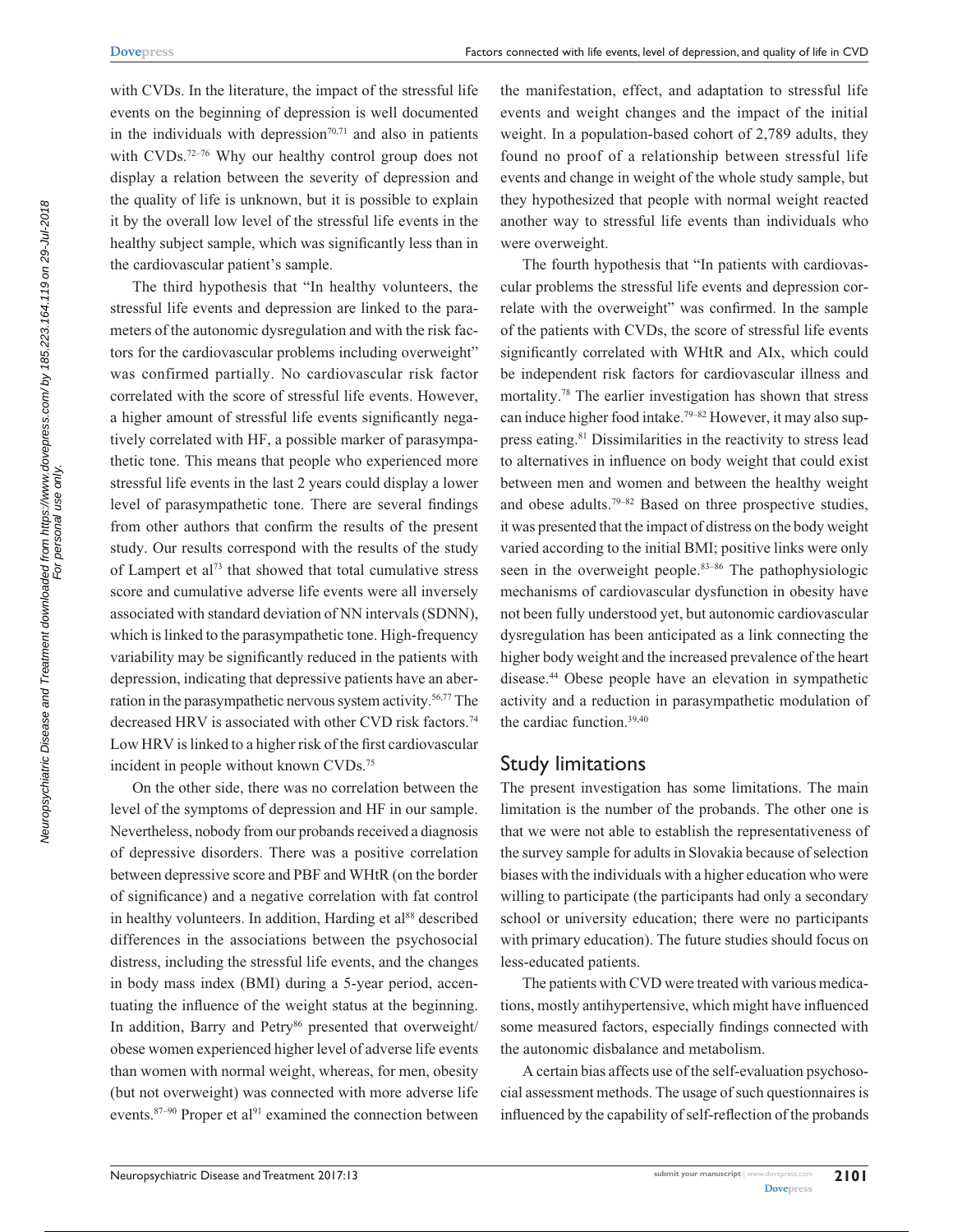and their willingness to be open in the reports. In addition, several probands did not fulfill the criteria in the forms fully, so they had to be disqualified from some analyses.

**Conclusion**

Results suggest some possible mechanisms by which stress may exert adversarial effects on cardiovascular morbidity in healthy people. Primary preventive strategies with stress management training may be beneficial. Monitoring this parameter about others even in psychological aspect could be a significant contribution in preventive cardiology.

The outcome has a substantial impact on thinking about the detection of psychological factors in relation to a higher risk of CVDs and could help in planning the psychoeducational and lifestyle changes in the individuals who experience a high level of the stressful life events to decrease the heart disease risk.<sup>88</sup>

## **Acknowledgment**

This article was supported by the research grant from the Slovak Research and Development Agency (APVV-15-0502).

# **Disclosure**

The authors report no conflicts of interest in this work.

### **References**

- 1. Krantz DS, Manuck SB. Measures of acute physiologic reactivity to behavioral stimuli: assessment and critique. *Psychol Bull*. 1984;96: 435–464.
- 2. Treiber FA, Kamarck T, Schneiderman N, Sheffield D, Kapuku G, Taylor T. Cardiovascular reactivity and development of preclinical and clinical disease states. *Psychosom Med*. 2003;65(1):46.
- 3. Lloyd-Jones DM, Walsh JA, Prineas RJ, et al. Association of electrocardiographic abnormalities with coronary artery calcium and carotid artery intima–media thickness in individuals without clinical coronary heart disease (from the Multi-Ethnic Study of Atherosclerosis [MESA]). *Am J Cardiol*. 2009;104(8):1086–1091.
- 4. Lohmeier TE, Dwyer TM, Hildebrandt DA, et al. Influence of prolonged baroreflex activation on arterial pressure in angiotensin hypertension. *Hypertension*. 2005;46(5):1194–1200.
- 5. Lewington S, Clarke R, Qizilbash N, Peto R, Collins R; Prospective Studies Collaboration. Age-specific relevance of usual blood pressure to vascular mortality: a meta-analysis of individual data for one million adults in 61 prospective studies. *Lancet*. 2002;360(9349): 1903–1913.
- 6. Conen D, Bamberg F. Noninvasive 24-h ambulatory blood pressure, and cardiovascular disease: a systematic review and meta-analysis. *J Hypertens*. 2008;26(7):1290–1299.
- 7. Ward AM, Takahashi O, Stevens R, Heneghan C. Home measurement of blood pressure and cardiovascular disease: systematic review and metaanalysis of prospective studies. *J Hypertens*. 2012;30(3):449–456.
- 8. Johnston DW, Tuomisto MT, Patching GR. The relationship between cardiac reactivity in the laboratory and in real life. *Health Psychol*. 2008; 27(1):34–42.
- 9. Frattola A, Parati G, Cuspidi C, Albini F, Mancia G. Prognostic value of 24-hour blood pressure variability. *J Hypertens*. 1993;11(10): 1133–1137.
- 10. Grove JS, Reed DM, Yano K, Hwang LJ. Variability in systolic blood pressure – a risk factor for coronary heart disease? *Am J Epidemiol*. 1997;145(9):771–776.
- 11. Grassi G, Bombelli M, Brambilla G, Trevano FQ, Dell'oro R, Mancia G. Total cardiovascular risk, blood pressure variability and adrenergic overdrive in hypertension: evidence, mechanisms, and clinical implications. *Curr Hypertens Rep*. 2012;14(4):333–338.
- 12. Adamis D, Ball C. Physical morbidity in elderly psychiatric inpatients: prevalence and possible relations between the major mental disorders and physical illness. *Int J Geriatr Psychiatry*. 2000;15(3):248–253.
- 13. Nakagawara M, Witzke W, Matussek N. Hypertension in depression. *Psychol Res*. 1987;21(1):85–86.
- 14. Shinagawa M, Otsuda K, Murakami S, et al. Seven-day (24-h) ambulatory blood pressure monitoring, self-reported depression and quality of life scores. *Blood Press Monit*. 2002;7(1):69–76.
- 15. Rabkin J, Charles E, Kass F. Hypertension and DSM-III depression in psychiatric outpatients. *Am J Psychiatry*. 1983;140(8):1072–1074.
- 16. Cooper SJ, Kelly JG, King DJ. Adrenergic receptors in depression. Effects of electroconvulsive therapy. *Br J Psychiatry*. 1985;147:23–29.
- 17. Roy A, Pickar D, Linnoila M, Potter WZ. Plasma norepinephrine levels in affective disorders. Relationship to melancholia. *Arch Gen Psychiatry*. 1985;42(12):1181–1185.
- 18. Devilliers AS, Russell VA, Carsters ME, et al. Noradrenergic function and hypothalamic-pituitary-adrenal axis activity in primary major depressive disorder. *Psychiatry Res*. 1987;22(2):127–139.
- 19. Fontes MAP, Xavier CH, de Menezes RCA, DiMicco JA. The dorsomedial hypothalamus and the central pathways involved in the cardiovascular response to emotional stress. *J Neurosci*. 2011;184:64–74.
- 20. Zanstra YJ, Johnston DW. Cardiovascular reactivity in real life settings: measurement, mechanisms, and meaning. *Biol Psychol*. 2011;86(2): 98–105.
- 21. Jones-Webb R, Jacobs DR, Flack JM, Liu K. Relationship between depressive symptoms, anxiety, alcohol consumption, and blood pressure: results from the CARDIA study. *Alcohol Clin Exp Res*. 1996;20(3): 420–427.
- 22. Thayer JF, Lane RD. Claude Bernard and the heart-brain connection: further elaboration of a model of neurovisceral integration. *Neurosci Biobehav Rev*. 2009;33(2):81–88.
- 23. Friedman BH. An autonomic flexibility-neurovisceral integration model of anxiety and cardiac vagal tone. *Biol Psychol*. 2007;74(2):185–199.
- 24. Visnovcova Z, Calkovska A, Tonhajzerova I. Heart rate variability and electrodermal activity as noninvasive indices of sympathovagal balance in response to stress. *Acta Medica Martiniana*. 2013;13(1):5–13.
- 25. McEwen BS, Wingfield JC. The concept of allostasis in biology and biomedicine. *Horm Behav*. 2003;43:2–15.
- 26. Sloan RP, Shapiro A, Baggiela E, Myers M, Gorman JM. Cardiac autonomic control buffers blood pressure variability response to challenge: a psychophysiologic model of coronary artery disease. *Psychosom Med*. 1999;61(1):58–68.
- 27. Smith PA, Graham LN, Mackintosh AF, Stoker JB, Mary DASG. Relationship between central sympathetic activity and stages of human hypertension. *Am J Hypertens*. 2004;17(3):217–222.
- 28. Prasko J, Latalova K, Diveky T, et al. Panic disorder, autonomic nervous system and dissociation – changes during therapy. *Neuroendocrinol Lett*. 2011;32(5):101–111.
- 29. Latalova K, Prasko J, Diveky T, et al. Autonomic nervous system in euthymic patients with bipolar affective disorder. *Neuroendocrinol Lett*. 2010;31:101–108.
- 30. Diveky T, Prasko J, Kamaradova D, et al. Comparison of heart rate variability in patients with panic disorder during cognitive behavioral therapy program. *Psychiatr Danub*. 2013;25(1):62–67.
- 31. Carney RM, Saunders RD, Freedland KE, Stein P, Rich MW, Jaffe AS. Association of depression with reduced heart rate variability in coronary artery disease. *Am J Cardiol*. 1995;76(8):562–564.
- 32. Guinjoan SM, Bernabó JL, Cardinalli DP. Cardiovascular tests of autonomic function and sympathetic skin responses in patients with major depression. *J Neurol Neurosurg Psychiatry*. 1995;58(3): 299–302.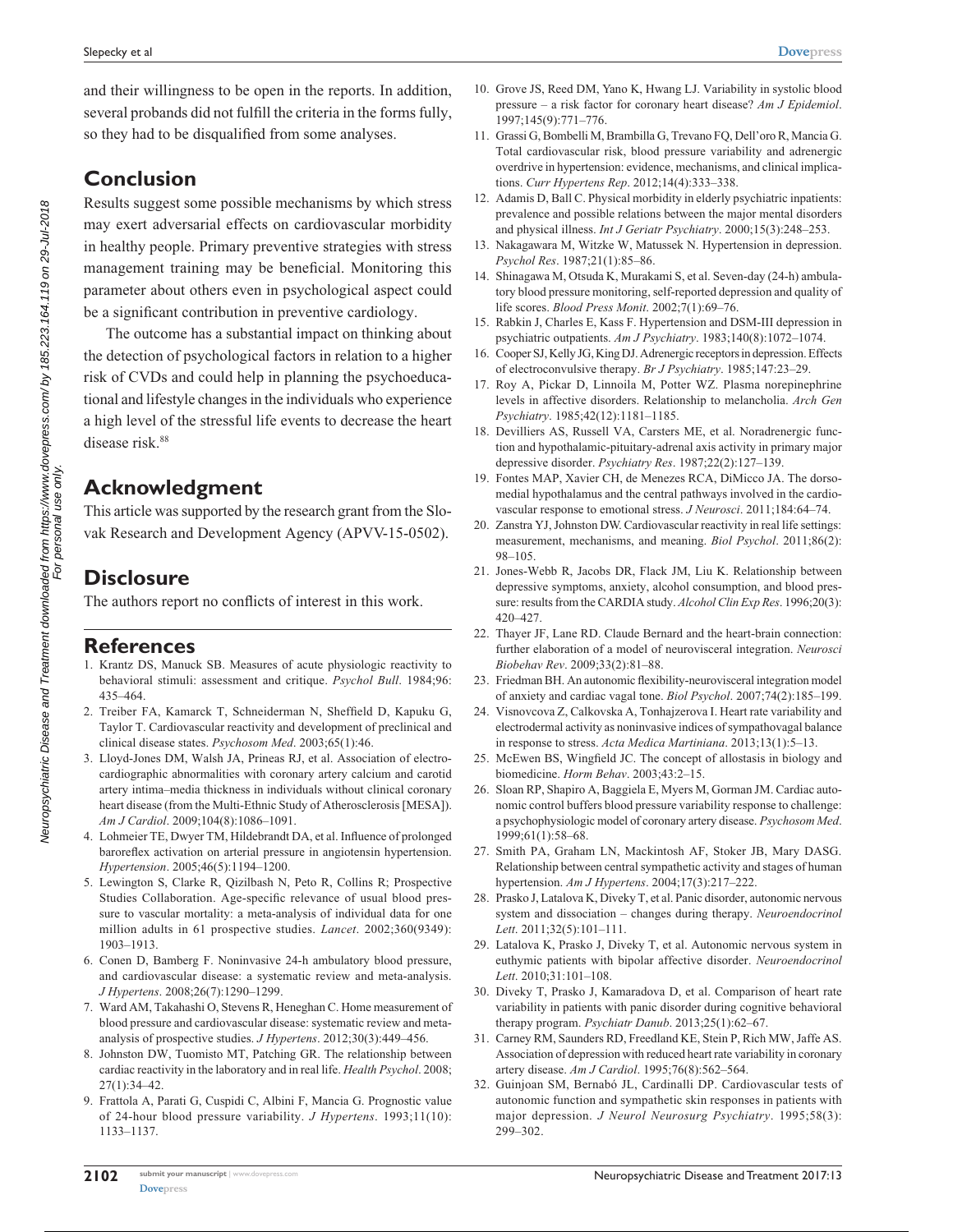- 33. Krittayaphong R, Cascio WE, Light KC, et al. Heart rate variability in patients with coronary artery disease: differences in patients with higher and lower depression scores. *Psychosom Med*. 1997;59(3):231–235.
- 34. Carney RM, Freedland KE, Stein PK, Skala JA, Hoffman P, Jaffe AS. Change in heart rate and heart rate variability during treatment for depression in patients with coronary artery disease. *Psychosom Med*. 2000;62(5):639–647.
- 35. Carney RM, Blumenthal JA, Stein PK, et al. Depression, heart rate variability, and acute myocardial infarction. *Circulation*. 2001;104(17): 2024–2028.
- 36. Yeragani VK, Rao KA, Smitha MR, Pohl RB, Balon R, Srinivasan K. Diminished chaos of heart rate time series in patients with major depression. *Biol Psychiatry*. 2002;51(9):733–744.
- 37. Malik M. Heart rate variability. Standards of measurement, physiological interpretation, and clinical use. Task Force of the European Society of Cardiology Cardiology and the North American Society of Pacing and Electrophysiology. *Eur Heart J*. 1997;17:354–381.
- 38. Routledge FS, Campbell TS, McFetridge-Durdle JA, Bacon SL. Improvements in heart rate variability with exercise therapy. *Can J Cardiol*. 2010;26(6):303–312.
- 39. Rabbia F, Silke B, Conterno A, et al. Assessment of cardiac autonomic modulation during adolescent obesity. *Obes Res*. 2003;11(4): 541–548.
- 40. Chethan HA, Niranjan M, Basavaraju K. Comparative study of heart rate variability in normal and obese young adult males. *Int J Biol Med Res*. 2012;3:1621–1623.
- 41. Fabre B, Grosman H, Mazza O, et al. Relationship between cortisol, life events and metabolic syndrome in men. *Stress*. 2013;16(1):16–23.
- 42. Prospective Studies Collaboration; Whitlock G, Lewington S, et al. Body-mass index and cause-specific mortality in 900 000 adults: collaborative analyses of 57 prospective studies. *Lancet*. 2009;373(9669): 1083–1096.
- 43. Chen Z, Yang G, Zhou M, et al. Body mass index and mortality from ischaemic heart disease in a lean population: 10-year prospective study of 220,000 adult men. *Int J Epidemiol*. 2006;35(1):141–150.
- 44. Kim JA, Park YG, Cho KH, et al. Heart rate variability and obesity indices: emphasis on the response to noise and standing. *J Am Board Fam Pract*. 2005;18(2):97–103.
- 45. Holmes TH, Rahe RH. The Social Readjustment Rating Scale. *J Psychosom Res*. 1967;11(2):213–218.
- 46. The EuroQol Group. EuroQol a new facility for the measurement of health-related quality of life. *Health Policy*. 1990;16:199–208.
- 47. Cleemput I. A social preference valuations set for EQ-5D health states in Flanders, Belgium. *Eur J Health Econ*. 2010;11(2):205–213.
- 48. Shaw JW, Johnson JA, Coons SJ. US valuation of the EQ-5D health states development and testing of the D1 valuation model. *Med Care*. 2005;43(3):203–220.
- 49. Shafie AA, Hassali MA, Liau SY. A cross-sectional validation study of EQ-5D among the Malaysian adult population. *Qual Life Res*. 2011;20(4):593–600.
- 50. Rabin R, de Charro F. EQ-5D: a measure of health status from the EuroQol Group. *Ann Med*. 2001;33(5):337–343.
- 51. Bulamu NB, Kaambwa B, Ratcliffe J. A systematic review of instruments for measuring outcomes in economic evaluation within aged care. *Health Qual Life Outcomes*. 2015;13(1):179.
- 52. Beck AT, Steer RA, Carbin MG. Psychometric properties of the Beck Depression Inventory: twenty-five years of evaluation. *Clin Psychol Rev*. 1988;8(1):77–100.
- 53. Beck AT, Steer RA. Relationship between the Beck Anxiety Inventory and the Hamilton Anxiety Rating Scale with anxious outpatients. *J Anxiety Disord*. 1991;5(3):213–223.
- 54. Storch EA, Roberti JW, Roth DA. Factor structure, concurrent validity, and internal consistency of the Beck Depression Inventory – second edition in a sample of college students. *Depress Anxiety*. 2004;19(3): 187–189.
- 55. Preiss M, Vacíř K. Beckova sebeposuzovací škála depresivity pro dospělé. BDI-II [Beck self-rate scale for depression for adults]. Příručka. Brno: Psychodiagnostika; 1999. Czech.
- 56. Javorka K. Heart Rate Variability. Mechanisms, Classification, Clinical Utilization. Martin: Osveta; 2008.
- 57. Lipsitz LA, Mietus J, Moody GB, Goldberger AL. Spectral characteristics of heart rate variability before and during a postural tilt: relations to aging and risk of syncope. *Circulation*. 1990;81:1803–1810.
- 58. Ponikowski P, Chua TP, Piepoli M, et al. Chemoreceptor dependence of very low frequency rhythms in advanced chronic heart failure. *Am J Physiol*. 1997;272(1 pt 2):H438–H447.
- 59. Farsky S. Vyšetrovanie arteriálnej tuhosti. *Via Pract*. 2009;6(4): 153–156.
- 60. Hey SJ, Byrne E, Halford NG. The interface between metabolic and stress signalling. *Ann Bot*. 2010;105(2):197–203.
- 61. Boll P. Mobile Überwachung der Funktionalität des kardiovaskulären Systems – Konzepte und Simulationen [Monitoring the functionality of the cardiovascular system – concepts and simulations] [dissertation]. Karlsruhe: ITIV; 2008.
- 62. Kullo IJ, Bielak LF, Turner ST, Sheedy PF, Peyser PA. Aortic pulse wave velocity is associated with the presence and quantity of coronary artery calcium. *Hypertension*. 2006;47:174–179.
- 63. Roman MJ, Devereux RB, Kizer JR, et al. Central pressure more strongly relates to vascular disease and outcome than does brachial pressure: the Strong Heart Study. *Hypertension*. 2007;50(1):197–203.
- 64. Weber T, Auer J, Eber B, O'Rourke MF. Relationship between reduced elasticity of extracardiac vessels and left main stem coronary artery disease. *Eur Heart J*. 2004;25(21):1966–1967.
- 65. Rozanski A, Blumenthal JA, Davidson KW, Saab PG, Kubzansky L. The epidemiology, pathophysiology, and management of psychosocial risk factors in cardiac practice: the emerging field of behavioral cardiology. *J Am Coll Cardiol*. 2005;45(5):637–651.
- 66. Dimsdale JE. Psychological stress and cardiovascular disease. *J Am Coll Cardiol*. 2008;51(13):1237–1246.
- 67. Vujcic I, Vlajinac H, Dubljanin E, et al. Psychosocial stress and risk of myocardial infarction: a case-control study in Belgrade (Serbia). *Acta Cardiol Sin*. 2016;32(3):281–289.
- 68. Wang L, Wu YQ, Tang X, et al. Profile and correlates of health-related quality of life in Chinese patients with coronary heart disease. *Chin Med J (Engl)*. 2015;128(14):1853–1861.
- 69. Tušek-Bunc K, Petek D. Comorbidities and characteristics of coronary heart disease patients: their impact on health-related quality of life. *Health Qual Life Outcomes*. 2016;14(1):159.
- 70. Blonski SC, Conradi HJ, Oldehinkel AJ, Bos EH, de Jonge P. Associations between negative and positive life events and the course of depression: a detailed repeated-assessments study. *J Nerv Ment Dis*. 2016; 204(3):175–180.
- 71. Joormann J, Stanton CH. Examining emotion regulation in depression: a review and future directions. *Behav Res Ther*. 2016;86:35–49.
- 72. Perrotti A, Mariet AS, Durst C, et al. Relationship between depression and health-related quality of life in patients undergoing coronary artery bypass grafting: a MOTIV-CABG substudy. *Qual Life Res*. 2016; 25(6):1433–1440.
- 73. Lampert R, Tuit K, Hong KI, Donovan T, Lee F, Sinha R. Cumulative stress and autonomic dysregulation in a community sample. *Stress*. 2016;19(3):269–279.
- 74. Colhoun HM, Francis DP, Rubens MB, Underwood SR, Fuller JH. The association of heart-rate variability with cardiovascular risk factors and coronary artery calcification: a study in type 1 diabetic patients and the general population. *Diabetes Care*. 2001;24(6):1108–1114.
- 75. Hillebrand S, Gast KB, de Mutsert R, et al. Heart rate variability and 1st cardiovascular event in populations without known cardiovascular disease: meta-analysis and dose-response meta-regression. *Europace*. 2013;15(5):742–749.
- 76. Bomhof-Roordink H, Seldenrijk A, van Hout HP, van Marwijk HW, Diamant M, Penninx BW. Associations between life stress and subclinical cardiovascular disease are partly mediated by depressive and anxiety symptoms. *J Psychosom Res*. 2015;78(4):332–339.
- 77. Dalack GW, Roose SP. Perspectives on the relationship between cardiovascular disease and affective disorder. *J Clin Psychiatry*. 1990; 51(suppl 7):4–9.